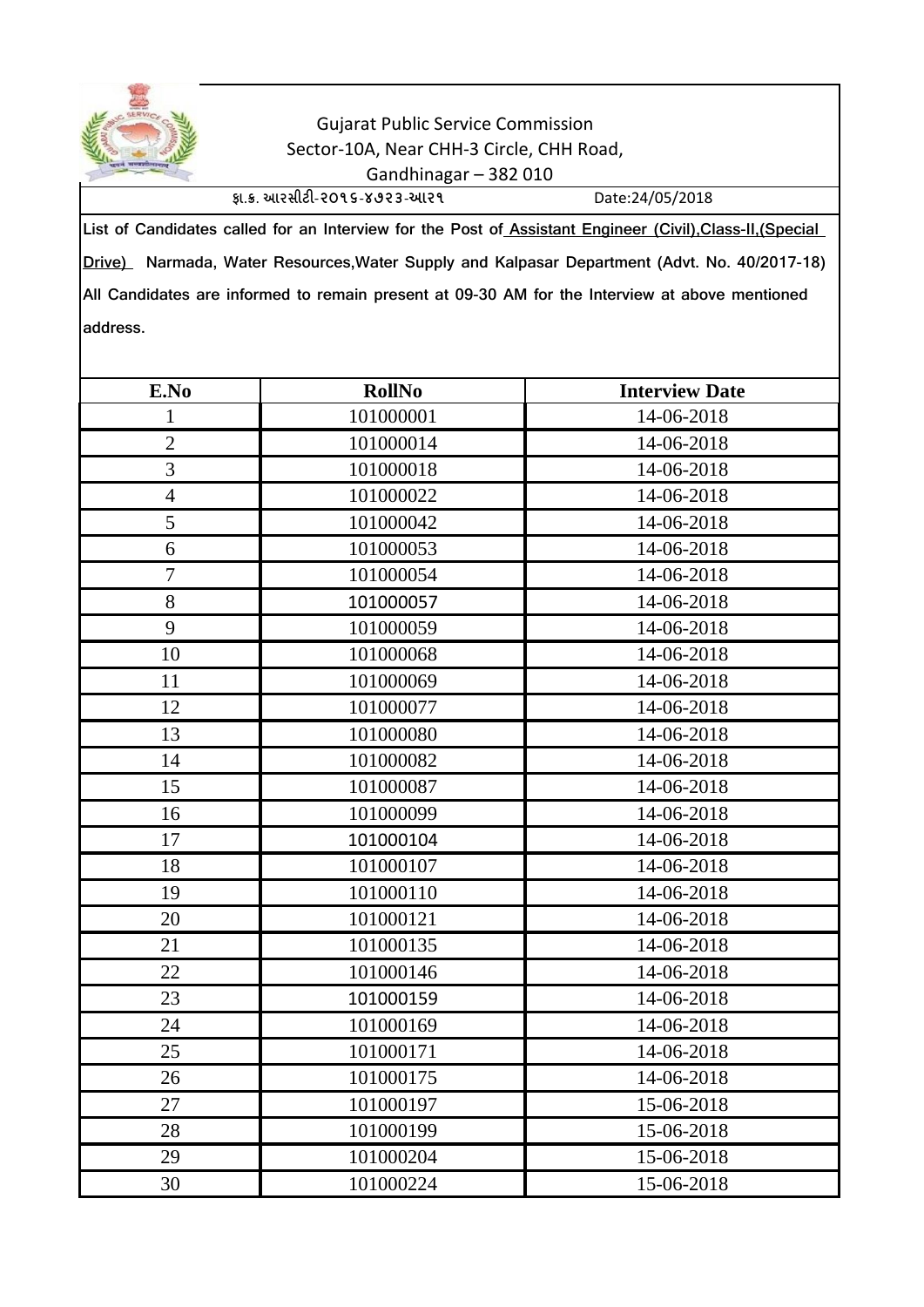| E.No | <b>RollNo</b> | <b>Interview Date</b> |
|------|---------------|-----------------------|
| 31   | 101000226     | 15-06-2018            |
| 32   | 101000234     | 15-06-2018            |
| 33   | 101000235     | 15-06-2018            |
| 34   | 101000236     | 15-06-2018            |
| 35   | 101000240     | 15-06-2018            |
| 36   | 101000245     | 15-06-2018            |
| 37   | 101000253     | 15-06-2018            |
| 38   | 101000267     | 15-06-2018            |
| 39   | 101000280     | 15-06-2018            |
| 40   | 101000292     | 15-06-2018            |
| 41   | 101000301     | 15-06-2018            |
| 42   | 101000304     | 15-06-2018            |
| 43   | 101000309     | 15-06-2018            |
| 44   | 101000312     | 15-06-2018            |
| 45   | 101000321     | 15-06-2018            |
| 46   | 101000327     | 15-06-2018            |
| 47   | 101000329     | 15-06-2018            |
| 48   | 101000332     | 15-06-2018            |
| 49   | 101000333     | 15-06-2018            |
| 50   | 101000337     | 15-06-2018            |
| 51   | 101000351     | 15-06-2018            |
| 52   | 101000357     | 15-06-2018            |
| 53   | 101000364     | 15-06-2018            |
| 54   | 101000370     | 15-06-2018            |
| 55   | 101000371     | 15-06-2018            |
| 56   | 101000374     | 15-06-2018            |
| 57   | 101000376     | 15-06-2018            |
| 58   | 101000386     | 15-06-2018            |
| 59   | 101000387     | 18-06-2018            |
| 60   | 101000400     | 18-06-2018            |
| 61   | 101000405     | 18-06-2018            |
| 62   | 101000410     | 18-06-2018            |
| 63   | 101000412     | 18-06-2018            |
| 64   | 101000424     | 18-06-2018            |
| 65   | 101000425     | 18-06-2018            |
| 66   | 101000428     | 18-06-2018            |
| 67   | 101000431     | 18-06-2018            |
| 68   | 101000441     | 18-06-2018            |
| 69   | 101000442     | 18-06-2018            |
| 70   | 101000444     | 18-06-2018            |
| 71   | 101000446     | 18-06-2018            |
| 72   | 101000458     | 18-06-2018            |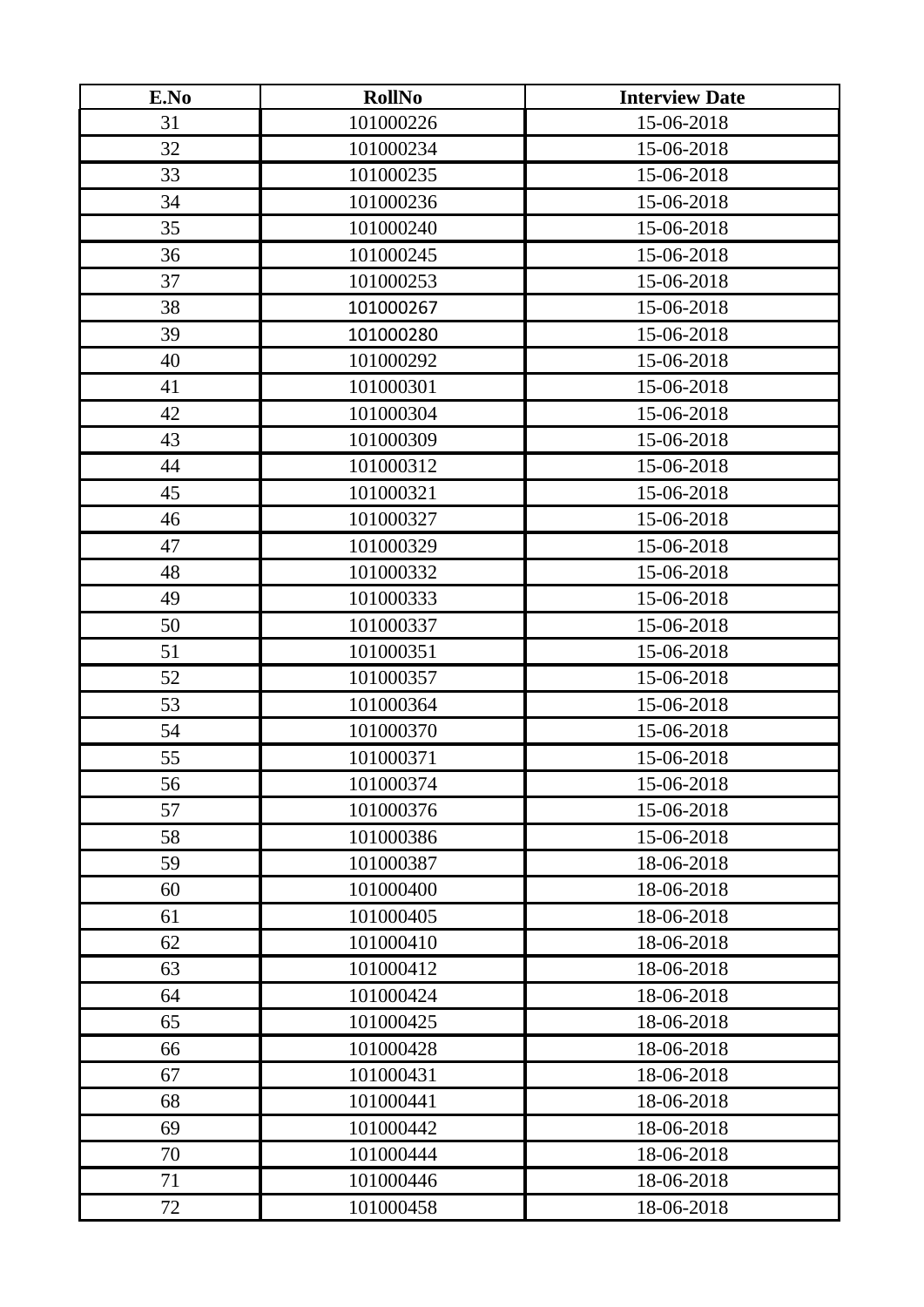| E.No | <b>RollNo</b> | <b>Interview Date</b> |
|------|---------------|-----------------------|
| 73   | 101000460     | 18-06-2018            |
| 74   | 101000463     | 18-06-2018            |
| 75   | 101000474     | 18-06-2018            |
| 76   | 101000476     | 18-06-2018            |
| 77   | 101000478     | 18-06-2018            |
| 78   | 101000481     | 18-06-2018            |
| 79   | 101000483     | 18-06-2018            |
| 80   | 101000484     | 18-06-2018            |
| 81   | 101000486     | 18-06-2018            |
| 82   | 101000507     | 18-06-2018            |
| 83   | 101000512     | 18-06-2018            |
| 84   | 101000515     | 18-06-2018            |
| 85   | 101000520     | 18-06-2018            |
| 86   | 101000526     | 18-06-2018            |
| 87   | 101000530     | 18-06-2018            |
| 88   | 101000533     | 18-06-2018            |
| 89   | 101000553     | 18-06-2018            |
| 90   | 101000563     | 18-06-2018            |
| 91   | 101000567     | 19-06-2018            |
| 92   | 101000570     | 19-06-2018            |
| 93   | 101000573     | 19-06-2018            |
| 94   | 101000583     | 19-06-2018            |
| 95   | 101000585     | 19-06-2018            |
| 96   | 101000622     | 19-06-2018            |
| 97   | 101000624     | 19-06-2018            |
| 98   | 101000628     | 19-06-2018            |
| 99   | 101000629     | 19-06-2018            |
| 100  | 101000631     | 19-06-2018            |
| 101  | 101000634     | 19-06-2018            |
| 102  | 101000641     | 19-06-2018            |
| 103  | 101000642     | 19-06-2018            |
| 104  | 101000649     | 19-06-2018            |
| 105  | 101000664     | 19-06-2018            |
| 106  | 101000670     | 19-06-2018            |
| 107  | 101000674     | 19-06-2018            |
| 108  | 101000675     | 19-06-2018            |
| 109  | 101000686     | 19-06-2018            |
| 110  | 101000692     | 19-06-2018            |
| 111  | 101000693     | 19-06-2018            |
| 112  | 101000698     | 19-06-2018            |
| 113  | 101000706     | 19-06-2018            |
| 114  | 101000714     | 19-06-2018            |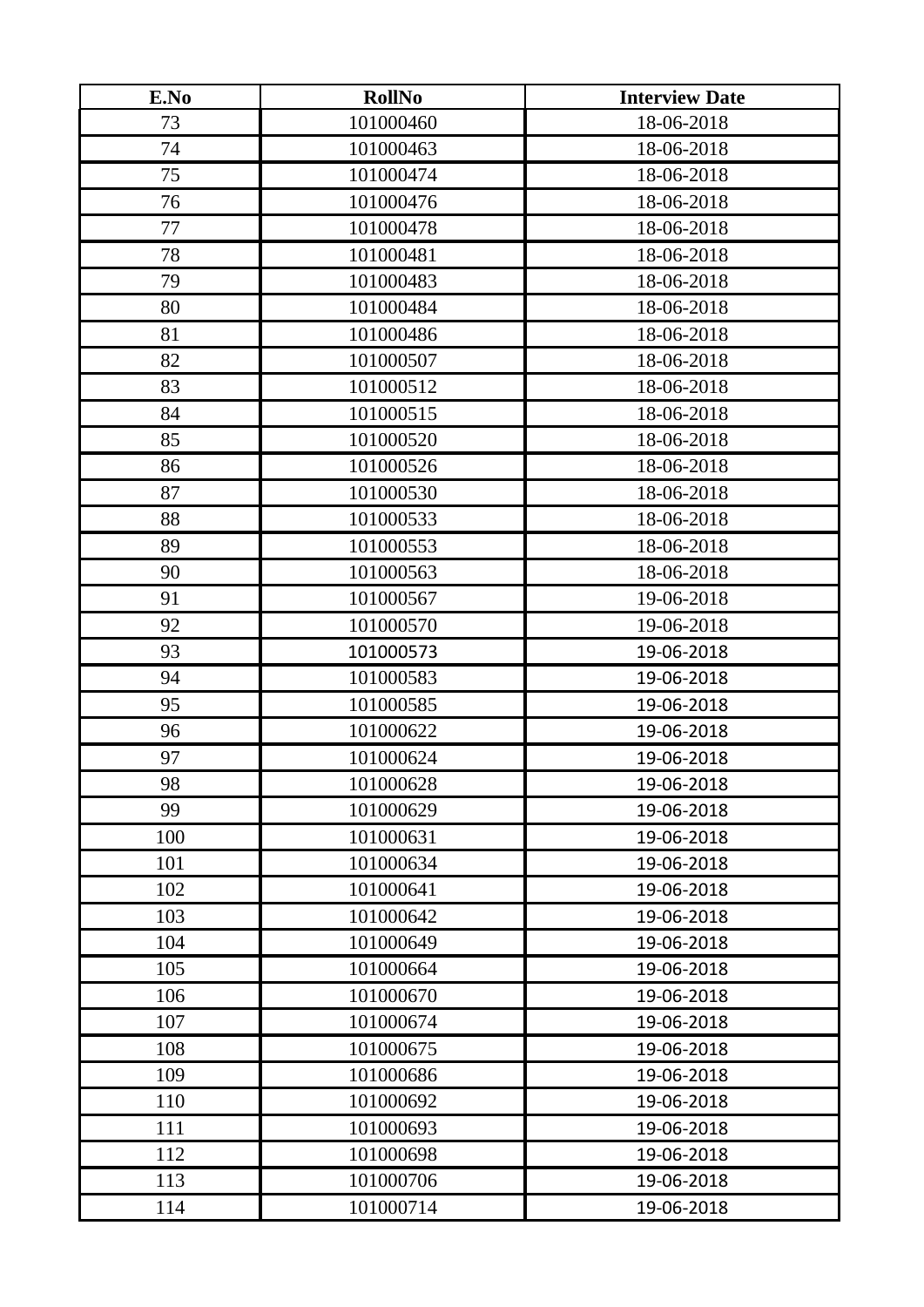| E.No | <b>RollNo</b> | <b>Interview Date</b> |
|------|---------------|-----------------------|
| 115  | 101000720     | 19-06-2018            |
| 116  | 101000722     | 19-06-2018            |
| 117  | 101000729     | 19-06-2018            |
| 118  | 101000734     | 19-06-2018            |
| 119  | 101000742     | 19-06-2018            |
| 120  | 101000743     | 19-06-2018            |
| 121  | 101000745     | 19-06-2018            |
| 122  | 101000754     | 19-06-2018            |
| 123  | 101000762     | 20-06-2018            |
| 124  | 101000764     | 20-06-2018            |
| 125  | 101000772     | 20-06-2018            |
| 126  | 101000774     | 20-06-2018            |
| 127  | 101000779     | 20-06-2018            |
| 128  | 101000787     | 20-06-2018            |
| 129  | 101000797     | 20-06-2018            |
| 130  | 101000800     | 20-06-2018            |
| 131  | 101000801     | 20-06-2018            |
| 132  | 101000805     | 20-06-2018            |
| 133  | 101000823     | 20-06-2018            |
| 134  | 101000825     | 20-06-2018            |
| 135  | 101000828     | 20-06-2018            |
| 136  | 101000829     | 20-06-2018            |
| 137  | 101000843     | 20-06-2018            |
| 138  | 101000858     | 20-06-2018            |
| 139  | 101000861     | 20-06-2018            |
| 140  | 101000869     | 20-06-2018            |
| 141  | 101000877     | 20-06-2018            |
| 142  | 101000886     | 20-06-2018            |
| 143  | 101000906     | 20-06-2018            |
| 144  | 101000913     | 20-06-2018            |
| 145  | 101000915     | 20-06-2018            |
| 146  | 101000918     | 20-06-2018            |
| 147  | 101000929     | 20-06-2018            |
| 148  | 101000930     | 20-06-2018            |
| 149  | 101000932     | 20-06-2018            |
| 150  | 101000936     | 20-06-2018            |
| 151  | 101000941     | 20-06-2018            |
| 152  | 101000947     | 20-06-2018            |
| 153  | 101000948     | 20-06-2018            |
| 154  | 101000950     | 20-06-2018            |
| 155  | 101000960     | 21-06-2018            |
| 156  | 101000962     | 21-06-2018            |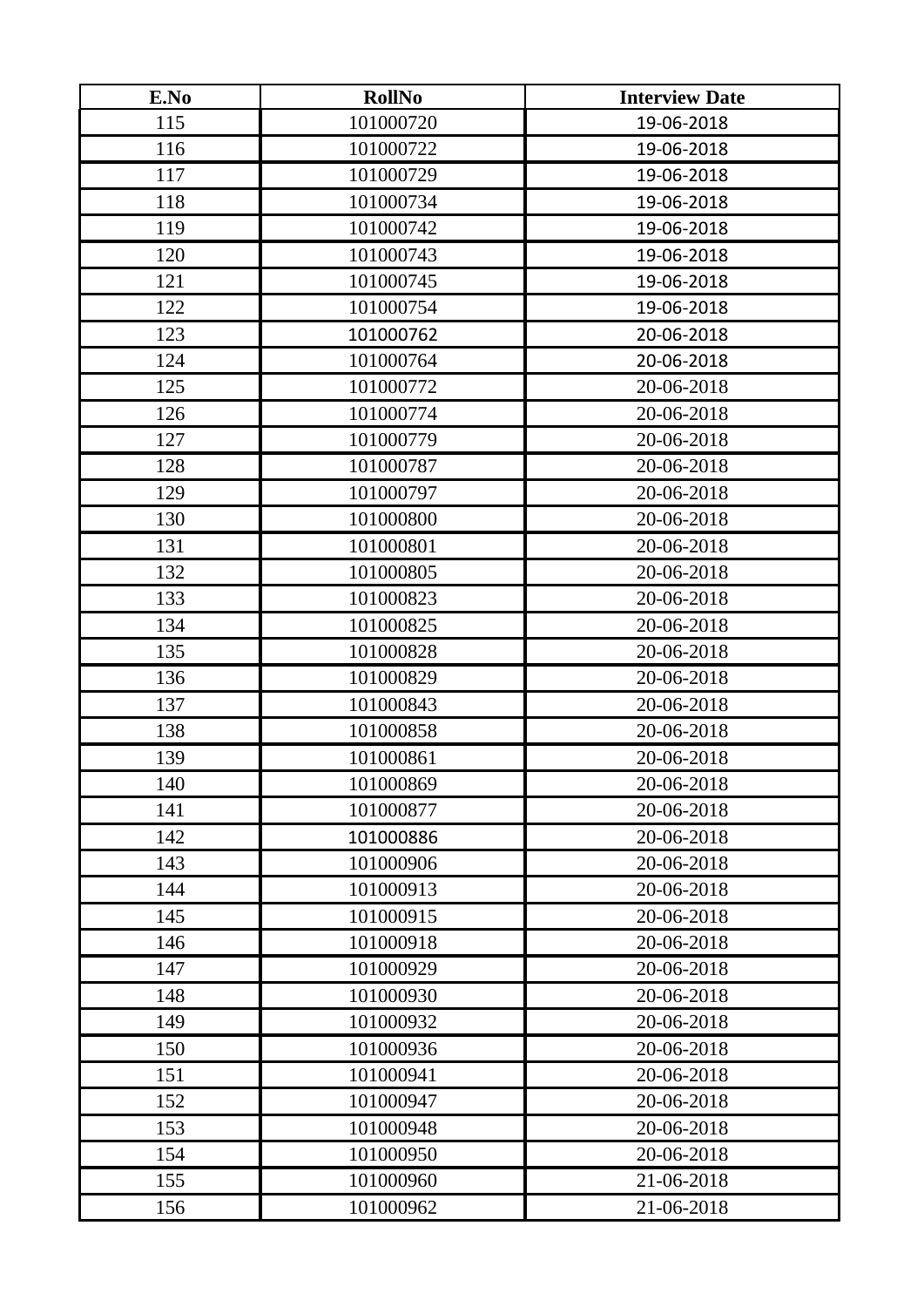| E.No | <b>RollNo</b> | <b>Interview Date</b> |
|------|---------------|-----------------------|
| 157  | 101000966     | 21-06-2018            |
| 158  | 101000970     | 21-06-2018            |
| 159  | 101000972     | 21-06-2018            |
| 160  | 101000973     | 21-06-2018            |
| 161  | 101000976     | 21-06-2018            |
| 162  | 101000991     | 21-06-2018            |
| 163  | 101000992     | 21-06-2018            |
| 164  | 101000999     | 21-06-2018            |
| 165  | 101001000     | 21-06-2018            |
| 166  | 101001004     | 21-06-2018            |
| 167  | 101001026     | 21-06-2018            |
| 168  | 101001033     | 21-06-2018            |
| 169  | 101001040     | 21-06-2018            |
| 170  | 101001057     | 21-06-2018            |
| 171  | 101001058     | 21-06-2018            |
| 172  | 101001069     | 21-06-2018            |
| 173  | 101001078     | 21-06-2018            |
| 174  | 101001086     | 21-06-2018            |
| 175  | 101001087     | 21-06-2018            |
| 176  | 101001090     | 21-06-2018            |
| 177  | 101001095     | 21-06-2018            |
| 178  | 101001096     | 21-06-2018            |
| 179  | 101001104     | 21-06-2018            |
| 180  | 101001105     | 21-06-2018            |
| 181  | 101001106     | 21-06-2018            |
| 182  | 101001110     | 21-06-2018            |
| 183  | 101001114     | 21-06-2018            |
| 184  | 101001116     | 21-06-2018            |
| 185  | 101001119     | 21-06-2018            |
| 186  | 101001123     | 21-06-2018            |
| 187  | 101001125     | 22-06-2018            |
| 188  | 101001127     | 22-06-2018            |
| 189  | 101001129     | 22-06-2018            |
| 190  | 101001150     | 22-06-2018            |
| 191  | 101001163     | 22-06-2018            |
| 192  | 101001169     | 22-06-2018            |
| 193  | 101001171     | 22-06-2018            |
| 194  | 101001174     | 22-06-2018            |
| 195  | 101001178     | 22-06-2018            |
| 196  | 101001179     | 22-06-2018            |
| 197  | 101001181     | 22-06-2018            |
| 198  | 101001191     | 22-06-2018            |